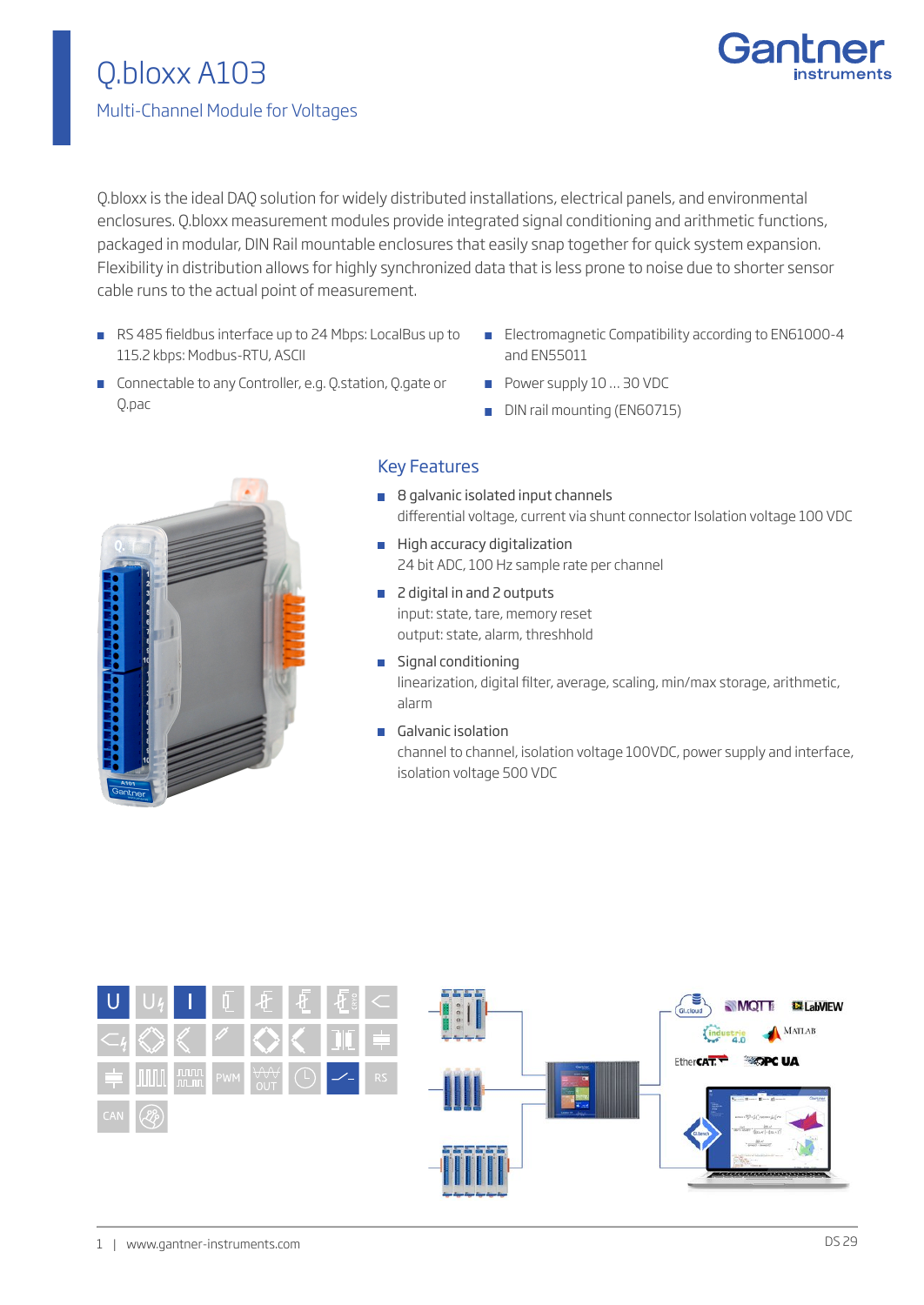# Q.bloxx A103



Multi-Channel Module for Voltages

# Block diagram



# Technical Data

#### Analog Input

| Channels $ 8$     |                                                              |
|-------------------|--------------------------------------------------------------|
|                   | 0.01 % typical                                               |
|                   | Accuracy   $0.025$ % in controlled environment <sup>1</sup>  |
|                   | 0.05 % in industrial area <sup>2</sup>                       |
|                   | Linearity error $\vert$ 0.01 % typical full-scale            |
|                   | Repeatability $\vert$ 0.003 % typical (within 24 h)          |
| Isolation voltage | 500 VDC channels to power supply channel to bus <sup>3</sup> |
|                   | 100 VDC continuous, channel to channel                       |

1 according to EN 61326 2006: appendix B

2 according to EN 61326 2006: appendix A

3 noise pulses up to 1000 VDC, continuous up to 250 VDC

### Measurement Mode Voltage

| Error                                     | Range                 | max. Error          | Resolution |
|-------------------------------------------|-----------------------|---------------------|------------|
|                                           | ±10V                  | $±2$ mV             | $40 \mu V$ |
| Input impedance $  > 1$ M $\Omega$        |                       |                     |            |
| Long-term drift $ $ <50 $\mu$ V / 24 h    |                       | <500 µV / 8000 h    |            |
| Temperature influence                     | Offset drift          | Gain drift          |            |
|                                           | $<$ 50 $\mu$ V / 10 K | $< 0.025 \% / 10 K$ |            |
| Signal-to-noise ratio   >100 dB at 100 Hz |                       | $>120$ dB at $1$ Hz |            |
| Overvoltage protection $\pm$ 200 V        |                       |                     |            |
|                                           |                       |                     |            |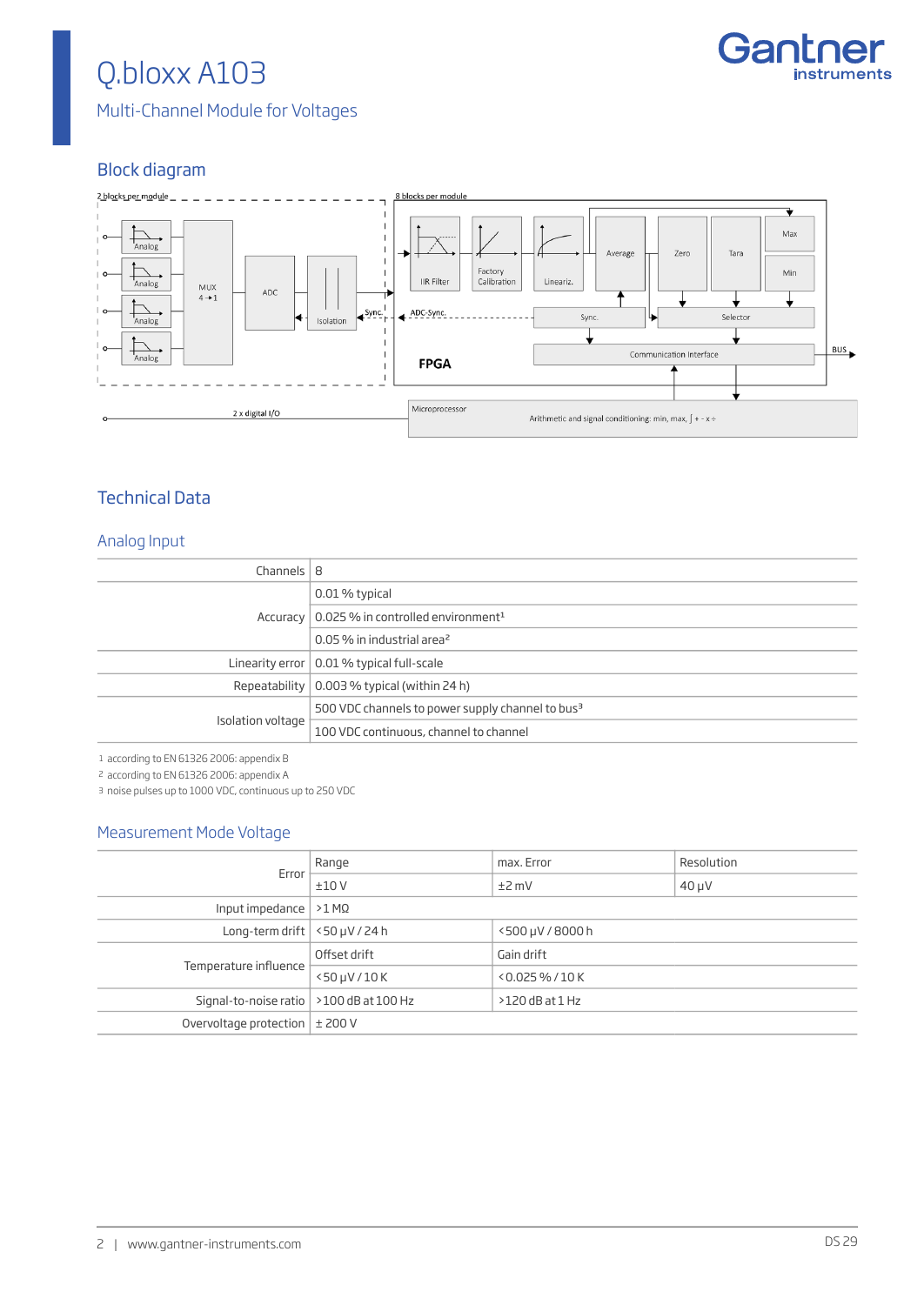# Q.bloxx A103





# Measurement Mode Current (Only with Q.series Terminal SR [791989])

| Input range $\pm$ 25 mA                     |  |
|---------------------------------------------|--|
| Margin of error $\pm$ 22 $\mu$ A            |  |
| Resolution   400 nA                         |  |
| Long-term stability $\vert$ 500 nA / 24 hrs |  |
| Temperature drift $\vert$ <75 ppm / 10 K    |  |
| Input impedance $ 100 \Omega$               |  |

#### Analog/Digital-Conversion

| Resolution   24-bit                     |                                                                                                                                                                                   |
|-----------------------------------------|-----------------------------------------------------------------------------------------------------------------------------------------------------------------------------------|
|                                         | Update rate   100 Hz per channel                                                                                                                                                  |
| Modulation method   Sigma-Delta         |                                                                                                                                                                                   |
| Anti-aliasing filter   20 Hz, 3rd order |                                                                                                                                                                                   |
| Digital filters                         | Infinite impulse response (IIR), low-pass, high-pass, band-pass, Butterworth or Bessel (2nd, 4th, 6th<br>or 8th order), frequency range 0.1 Hz to 10 Hz (adjustable via software) |
|                                         | Averaging   configurable or automatic according to the user-defined data rate                                                                                                     |

# Digital In-/Outputs

|                                                           | Channels   4, 2 digital inputs and 2 digital outputs      |
|-----------------------------------------------------------|-----------------------------------------------------------|
|                                                           | Input   status, tare, reset                               |
| Input voltage / input current   max. 30 VDC / max. 0,5 mA |                                                           |
|                                                           | Lower / upper threshold $ $ < 2.0 V (low) / > 10 V (high) |
|                                                           | Output   status, alarm                                    |
|                                                           | Contact   open drain p-channel MOSFET                     |
|                                                           | Load capacity   30 VDC / 100 mA (ohmic load)              |
|                                                           |                                                           |

### Communication interface

|                   | Protocols   proprietary Localbus (115200 bps to 24 Mbps, latency <100 ns)<br>ASCII (19200 bps to 115200 bps)<br>Modbus RTU<br>Profibus-DP (19200 bps to 12 Mbps) (special Firmware required) |
|-------------------|----------------------------------------------------------------------------------------------------------------------------------------------------------------------------------------------|
| Data format   8E1 |                                                                                                                                                                                              |
|                   | Electrical standard   ANSI/TIA/EIA-485-A, 2-wire                                                                                                                                             |

# Power Supply

|                                           | Input voltage   10 to 30 VDC, overvoltage and overcurrent protection |
|-------------------------------------------|----------------------------------------------------------------------|
| Power consumption $ $ approx. 2 W         |                                                                      |
| Input voltage influence $ $ < 0.001 % / V |                                                                      |

## Environmental

| Operating temperature $\vert$ -20 $\degree$ C to +60 $\degree$ C |                                                                |
|------------------------------------------------------------------|----------------------------------------------------------------|
| Storage temperature $\vert -40^{\circ}$ C to +85 $^{\circ}$ C    |                                                                |
|                                                                  | Relative humidity $\vert$ 5 % to 95 % at 50 °C, non-condensing |